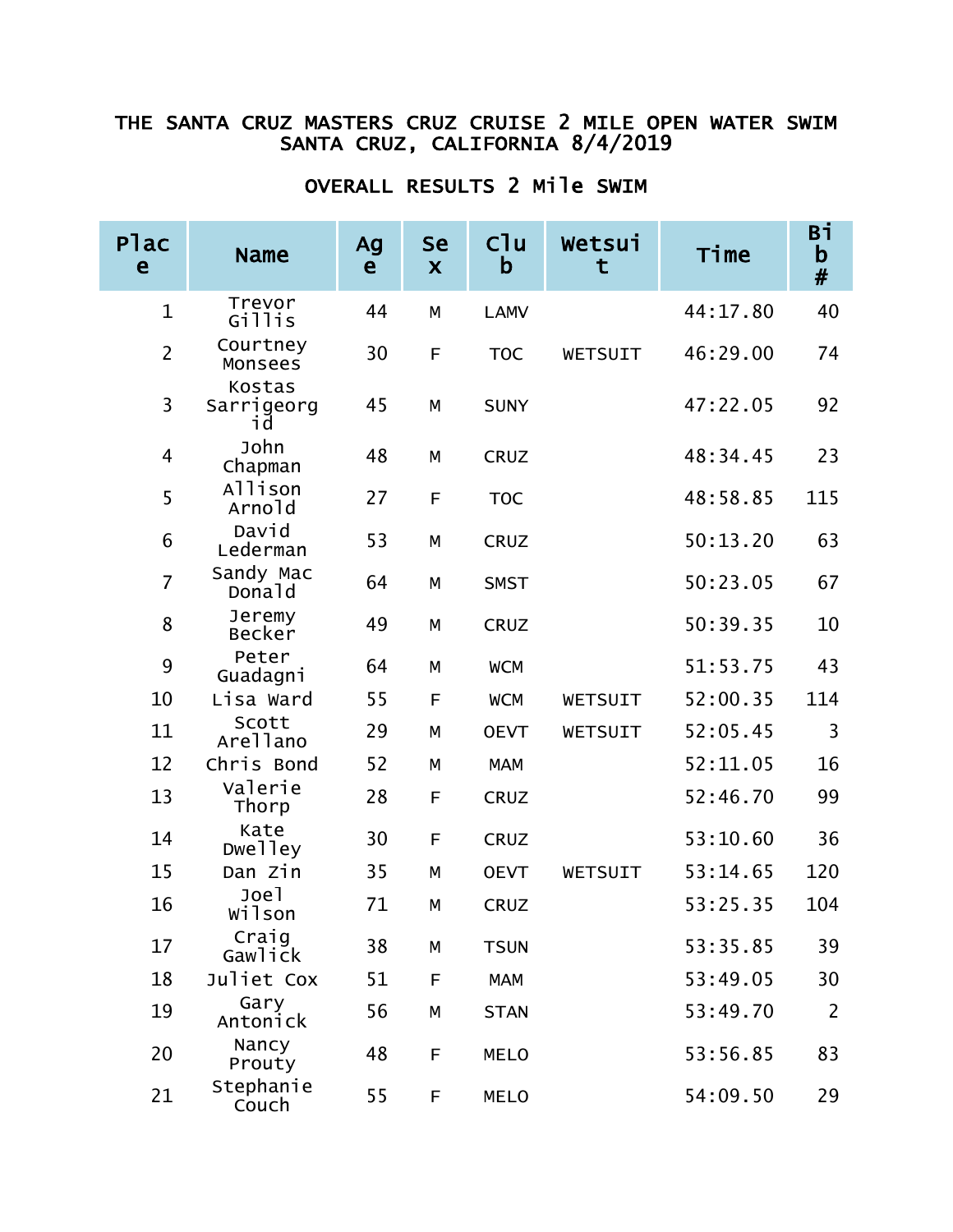| 22 | Daniel<br><b>Besocke</b>      | 44 | M           | <b>CRUZ</b> |                | 54:16.20          | 13  |
|----|-------------------------------|----|-------------|-------------|----------------|-------------------|-----|
| 23 | Deborah<br>Kory               | 45 | F           | <b>CALM</b> |                | 54:24.00          | 60  |
| 24 | Laura<br>Legros               | 52 | F           | <b>MELO</b> |                | 54:28.20          | 64  |
| 25 | Jayne<br>Riley                | 56 | F           | <b>SRVM</b> | WETSUIT        | 54:49.70          | 90  |
| 26 | Jove <sub>1</sub><br>Queirolo | 27 | F           | <b>TEME</b> | WETSUIT        | 54:53.90          | 84  |
| 27 | Cynthia<br>Hertzer            | 50 | F           | <b>CRUZ</b> |                | 55:33.75          | 48  |
| 28 | Sarah<br><b>Broker</b>        | 32 | F           | <b>CRUZ</b> |                | 55:53.15          | 17  |
| 29 | John Jeha                     | 61 | M           | <b>SERC</b> |                | 56:01.60          | 54  |
| 30 | Ron Emhoff                    | 64 | M           | <b>UC36</b> |                | 56:01.80          | 37  |
| 31 | Zach<br>Stocker               | 24 | M           | <b>OEVT</b> |                | 56:05.15          | 97  |
| 32 | Stefano<br>Profumo            | 41 | M           | <b>CRUZ</b> | <b>WETSUIT</b> | 56:12.10          | 112 |
| 33 | Travis<br><b>Bickham</b>      | 31 | M           | <b>TOC</b>  |                | 57:39.30          | 14  |
| 34 | Luca<br>Mandrioli             | 33 | М           | <b>TEME</b> | <b>WETSUIT</b> | 58:24.20          | 68  |
| 35 | Linda<br>Locklin              | 66 | $\mathsf F$ | <b>CRUZ</b> |                | 58:42.35          | 66  |
| 36 | Chris<br>Grattan              | 55 | M           | <b>UC38</b> |                | 58:53.05          | 41  |
| 37 | Martha<br>Seaver              | 64 | F           | <b>CRUZ</b> | WETSUIT        | 59:00.45          | 94  |
| 38 | Cindy<br>Clements             | 58 | F           | <b>NBA</b>  |                | 59:15.30          | 25  |
| 39 | Jeffrey<br>Citron             | 64 | М           | <b>MEMO</b> |                | 59:18.10          | 24  |
| 40 | Nicholas<br>Corr              | 33 | М           | <b>OEVT</b> | WETSUIT        | 59:36.15          | 28  |
| 41 | Hendrik<br>Meerman            | 57 | М           | <b>SERC</b> |                | 59:52.25          | 71  |
| 42 | Richard<br>Rasmussen          | 57 | М           | <b>UC38</b> |                | 59:56.75          | 87  |
| 43 | Jane<br>Russell               | 56 | F           | <b>DAM</b>  |                | $1:00:16$ .<br>55 | 91  |
| 44 | Meredith<br>walsh             | 20 | F           | <b>CRUZ</b> |                | 1:00:29.<br>40    | 20  |
| 45 | Ricardo<br>Urbina             | 40 | М           | <b>TOC</b>  | WETSUIT        | 1:00:50.<br>10    | 102 |
| 46 | Don Orth                      | 47 | М           | <b>SCSC</b> |                | 1:01:00.          | 78  |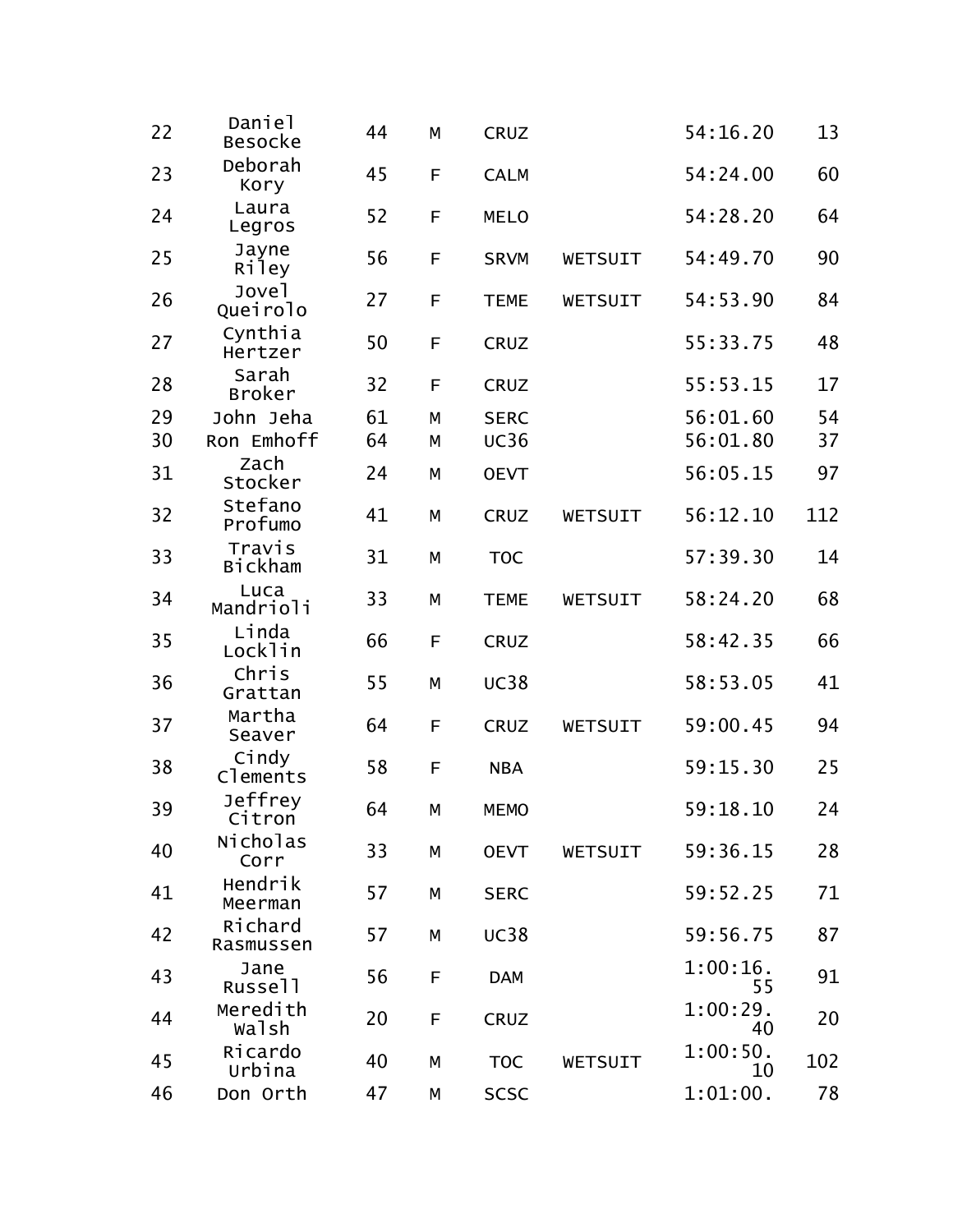|    |                         |    |   |             |         | 05                |     |
|----|-------------------------|----|---|-------------|---------|-------------------|-----|
| 47 | Mauricio<br>Da Silva    | 52 | M | <b>OEVT</b> | WETSUIT | $1:01:12$ .<br>40 | 33  |
| 48 | Ann<br>Cardoza          | 57 | F | <b>CRUZ</b> |         | $1:01:13$ .<br>20 | 21  |
| 49 | Louise<br>Rafkin        | 61 | F | <b>MEMO</b> |         | 1:01:20.<br>95    | 86  |
| 50 | Sarah<br>Groskopf       | 39 | E | <b>TVM</b>  |         | $1:02:03$ .<br>45 | 42  |
| 51 | Sean<br>D'Souza         | 47 | M | GOOG        | WETSUIT | 1:02:09.<br>75    | 35  |
| 52 | Catherine<br>Taylor     | 56 | E | <b>WCM</b>  |         | 1:02:21.<br>05    | 98  |
| 53 | Bea Kandra              | 50 | F | <b>ARM</b>  | WETSUIT | $1:02:55$ .<br>35 | 57  |
| 54 | Michael<br><b>Besly</b> | 53 | M | <b>LGM</b>  |         | 1:03:28.<br>25    | 12  |
| 55 | Karen<br>Jensen         | 52 | F | <b>CMAM</b> |         | 1:03:44.<br>90    | 117 |

## THE SANTA CRUZ MASTERS CRUZ CRUISE 2 MILE OPEN WATER SWIM SANTA CRUZ, CALIFORNIA 8/4/2019

## OVERALL RESULTS 2 Mile SWIM

| <b>Plac</b><br>e | <b>Name</b>          | Ag<br>e | <b>Se</b><br>$\boldsymbol{\mathsf{X}}$ | C <sup>1</sup> u<br>b | Wetsui  | Time           | Bi<br>$\mathbf b$<br># |
|------------------|----------------------|---------|----------------------------------------|-----------------------|---------|----------------|------------------------|
| 56               | Erik<br>Johnson      | 41      | M                                      | <b>TEME</b>           |         | 1:04:08.8      | 55                     |
| 57               | Wendy<br>Kordesch    | 34      | F                                      | <b>DC</b>             |         | 1:04:11.3      | 59                     |
| 58               | Sarah<br>Roberts     | 35      | F                                      | <b>SERC</b>           |         | 1:04:59.2      | 110                    |
| 59               | Stephen<br>Hockemeye | 56      | M                                      | <b>OEVT</b>           | WETSUIT | 1:04:59.3      | 49                     |
| 60               | Robert<br>Hennessy   | 56      | M                                      | <b>TVM</b>            |         | 1:05:00.7      | 45                     |
| 61               | Jennifer<br>Phalen   | 55      | F                                      | <b>DAM</b>            |         | 1:05:30.8      | 80                     |
| 62               | George<br>Rehmet     | 53      | M                                      | <b>SERC</b>           |         | 1:05:30.9      | 88                     |
| 63               | Barry<br>Maguire     | 58      | M                                      | <b>SERC</b>           |         | 1:05:35.7      | 116                    |
| 64               | Jon<br>Bailiff       | 61      | M                                      | <b>UC38</b>           | WETSUIT | 1:06:44.5<br>ל | $\overline{4}$         |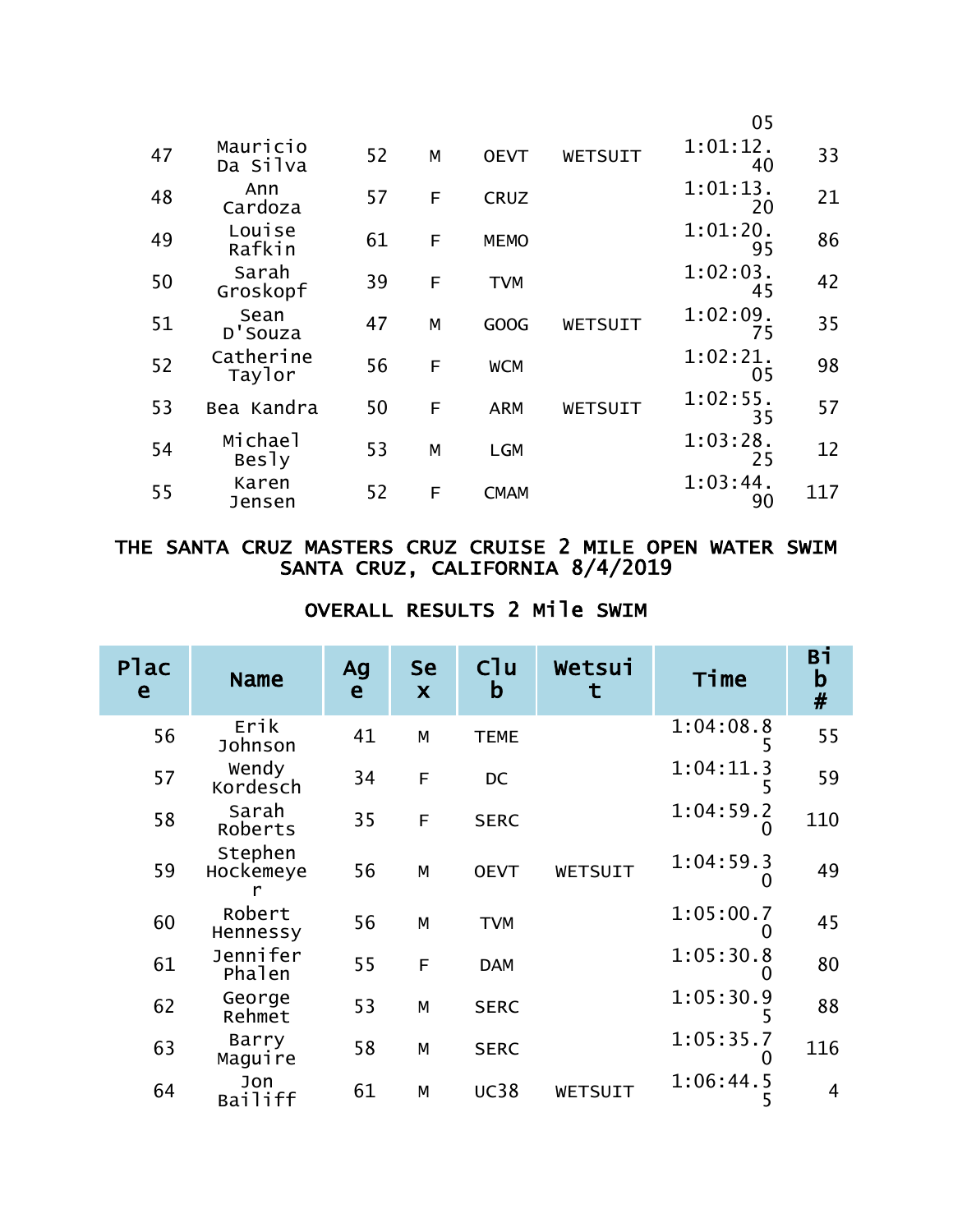| 65 | Keesha<br>Erickson                 | 31 | F | <b>OEVT</b> | WETSUIT | 1:06:56.1<br>5 | 38             |
|----|------------------------------------|----|---|-------------|---------|----------------|----------------|
| 66 | Patti<br>Philpott                  | 49 | F | <b>TCAM</b> |         | 1:07:17.7      | 82             |
| 67 | Dan<br>Nadaner                     | 70 | M | <b>SERC</b> |         | 1:09:02.1<br>0 | 76             |
| 68 | Dan<br>Winterrow<br>d              | 69 | M | <b>SMST</b> |         | 1:09:04.1<br>5 | 105            |
| 69 | Ethan<br>Baron                     | 54 | M | <b>OEVT</b> | WETSUIT | 1:10:01.1<br>0 | $\overline{7}$ |
| 70 | Jay Keith                          | 58 | M | <b>UC38</b> |         | 1:10:21.9      | 58             |
| 71 | Chuck<br>Worley                    | 73 | M | <b>SUNY</b> | WETSUIT | 1:11:05.0<br>0 | 107            |
| 72 | Christina<br>Kossa                 | 53 | F | <b>RPM</b>  |         | 1:11:06.8      | 61             |
| 73 | Michelle<br>Schromm                | 33 | F | <b>OEVT</b> | WETSUIT | 1:11:20.7<br>5 | 93             |
| 74 | John<br>Morales                    | 61 | M | <b>SRM</b>  | WETSUIT | 1:12:41.8      | 75             |
| 75 | David<br>Crankshaw                 | 64 | M | <b>MELO</b> |         | 1:13:43.2<br>0 | 32             |
| 76 | Tiffany<br>Spohrer                 | 32 | F | <b>USF</b>  | WETSUIT | 1:14:18.3<br>0 | 96             |
| 77 | Elizabeth<br><b>Blackston</b><br>e | 59 | F | <b>CRUZ</b> |         | 1:14:36.3<br>5 | 15             |
| 78 | Cam Day                            | 37 | F | <b>CRUZ</b> | WETSUIT | 1:14:53.0<br>0 | 34             |
| 79 | Benyam<br>Alemayehu                | 35 | M | <b>UC38</b> |         | 1:15:18.3<br>0 | 113            |
| 80 | Greg<br>Jacobus                    | 68 | М | <b>TCAM</b> |         | 1:15:33.7      | 53             |
| 81 | Tryntje<br>Young                   | 58 | F | <b>CRUZ</b> | WETSUIT | 1:15:34.9<br>0 | 109            |
| 82 | Suzanne<br>Hurrey                  | 42 | F | <b>SRVM</b> | WETSUIT | 1:15:45.7<br>5 | 51             |
| 83 | Sara<br>Melish                     | 37 | F | <b>MCMC</b> |         | 1:18:48.6<br>5 | 72             |
| 84 | Paul Wolf                          | 67 | M | <b>MAM</b>  |         | 1:18:51.8      | 106            |
| 85 | James<br>Cooney                    | 66 | М | <b>SRM</b>  |         | 1:18:52.8<br>5 | 27             |
| 86 | Crystal<br>Obregon                 | 50 | F | <b>CRUZ</b> |         | 1:19:51.1<br>5 | 77             |
| 87 | Theodore<br><b>Tilles</b>          | 47 | М | DC          |         | 1:22:09.3<br>5 | 100            |